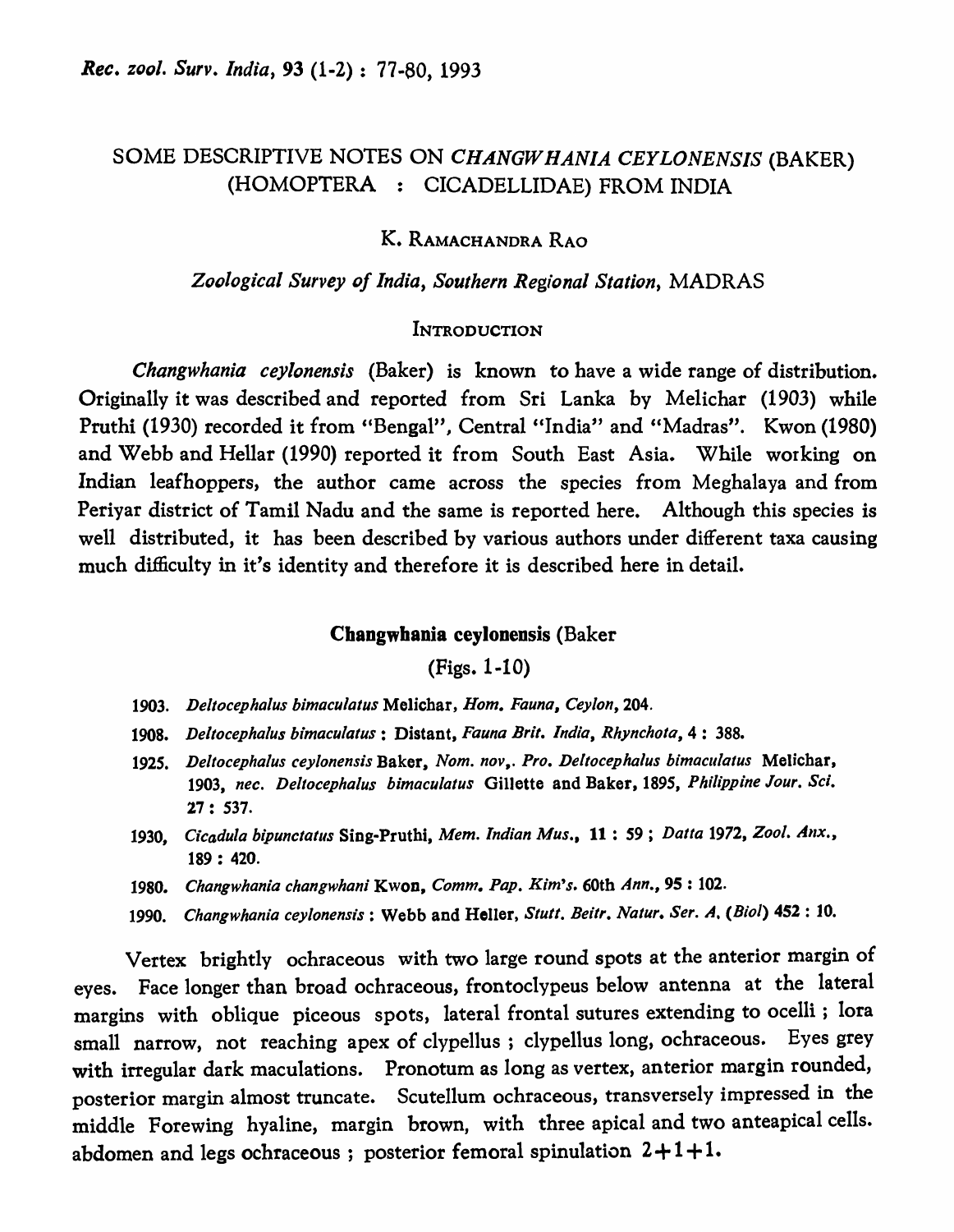# *Male genitalia :*

Pygofer dorsoventrally flattened with numerous setae at the dorsocaudal end, each pygofer with a ventral process which is curved ventrally near apex. Male plate long,



# *LEGEND Changwhania ceylonensis* (Baker)

- Fig. 1. Habitus
- Fig. 2. Face
- Fig. 3. Forewing
- Fig. 4. Pygofer
- Fig. *S.* Value, Male Plate and Style
- Fig. 6. Male Plate
- Fig. 7. Style, Connective and Aedeagus
- Fig. 8. Aedeagus and Connective
- Fig. 9. Style, apex
- Fig. 10. Female genitalia
- ... Dorsal view
- ... Ventral view
- ... Dorsal view
- ... Dorsal view
- ... Ventral view
- ... Lateral view
- •.. Dorsal view
- ... Lateral view
- •.. Dorsal view
- ... Ventral view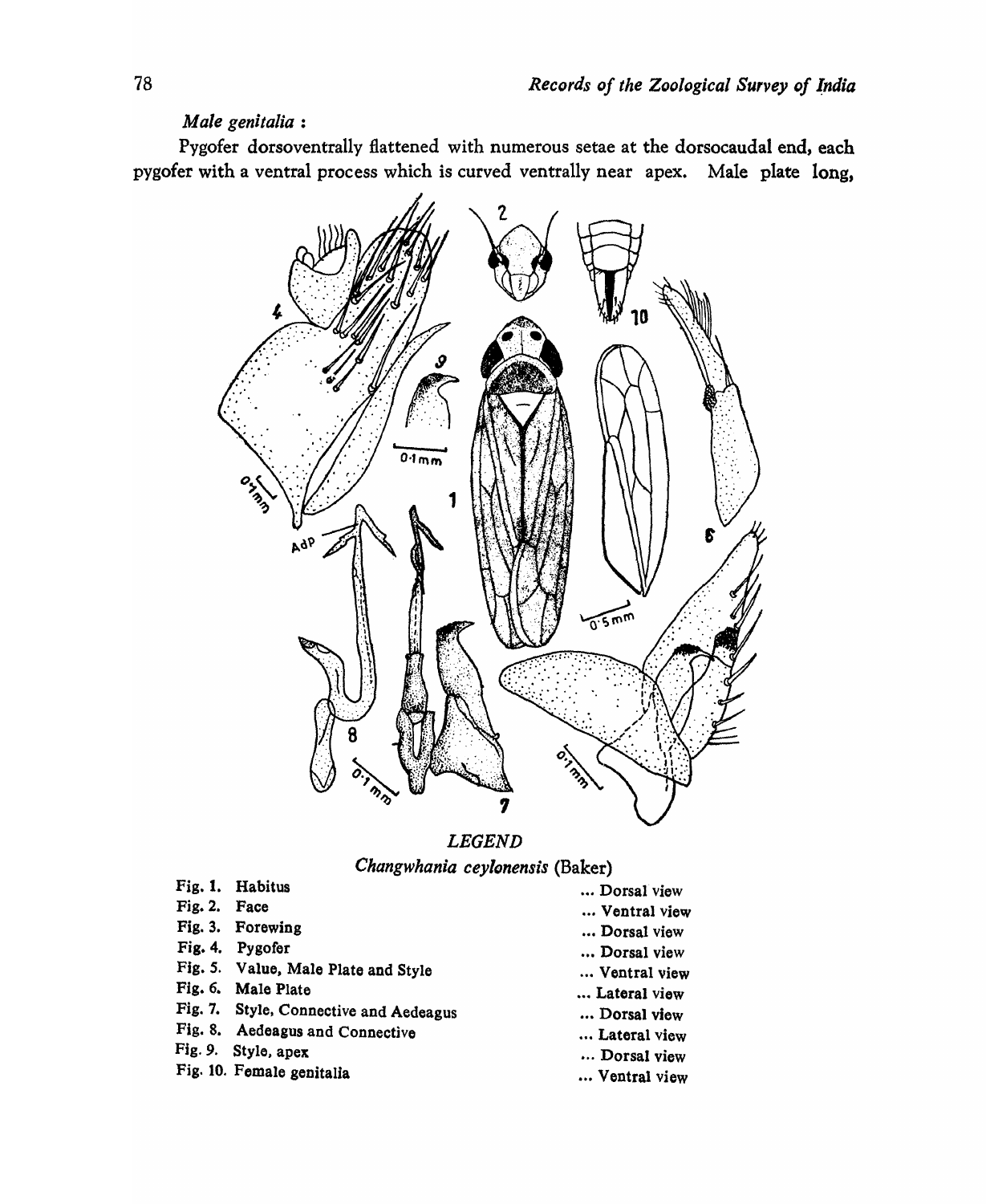broad at base and narrowed towards apex with numerous hair-like setae on the lateral margin. Style broad at base, preapical lobe poorly developed apophysis short, its caudal lateral angle produced to form beak-like structure and end of style with fine tooth-like serration and sculphum. Aedaeagus with well developed dorsal apodeme, shaft considerably long with two asymmetrical processes at the ends, the processes notched in the middle on the outer margin.

# *Female genitalia :*

Seventh sternum small, ochraceous, posterior margin produced slightly in the middle. Pygofer large with stout setae on lateral and posterior margins; ovipositor long reaching posterior extremity of abdomen.

# *Measurments :*

Males 2.68 to 3.05 mm long and 0.67 to 0.81 mm wide. Females 2.82 to 3.44 mm long and 0.72 to 0.84 mm wide.

## *Specimens examined:*

3.  $3 \text{ A } 4$   $9 \text{ A } 4$  . Meghalaya: Mairang Nongklah, 1. x 1. 1977 Coll. K. R. Rao; 1  $\delta$ , 299, Tamilandu : Periyar Dist : Geethsal, Hassanur 4.1-1990, Coll. P.T. Cherian.

*Distribution:* India, Sri Lanka, South East Asia,

# *Remarks:*

*Changwhania ceylonens is* (Baker) resembles *Changwhania terauchii* (Matsumara) and *Changwhania distanti* (Baker) in having two black round spots on the vertex but differs from the former in the possession of deeply curved pygofer process, asymmetrical aedeagal processes and smaller black spots on the frontoclypeal margins. Besides it differs from the latter species in the absence of a mid longitudinal ridge on the face.

## **SUMMARY**

*Changwhania cey/onensis* (Baker) is described in detail and its occurrence in Meghlaya and Periyar dist. of Tamil Nadu is reported for the first time.

### **ACKNOWLEDGEMENTS**

The author thanks Dr. K. V. Lakshmi Narayana, Officer-in-Charge for all the laboratory facilities offered. He also thanks Dr. Webb of the Natural History Museum at London, for having sent the illustrations of *Changwhania teraucnii* (Matsumara) and C. *changwhani* Kwon.